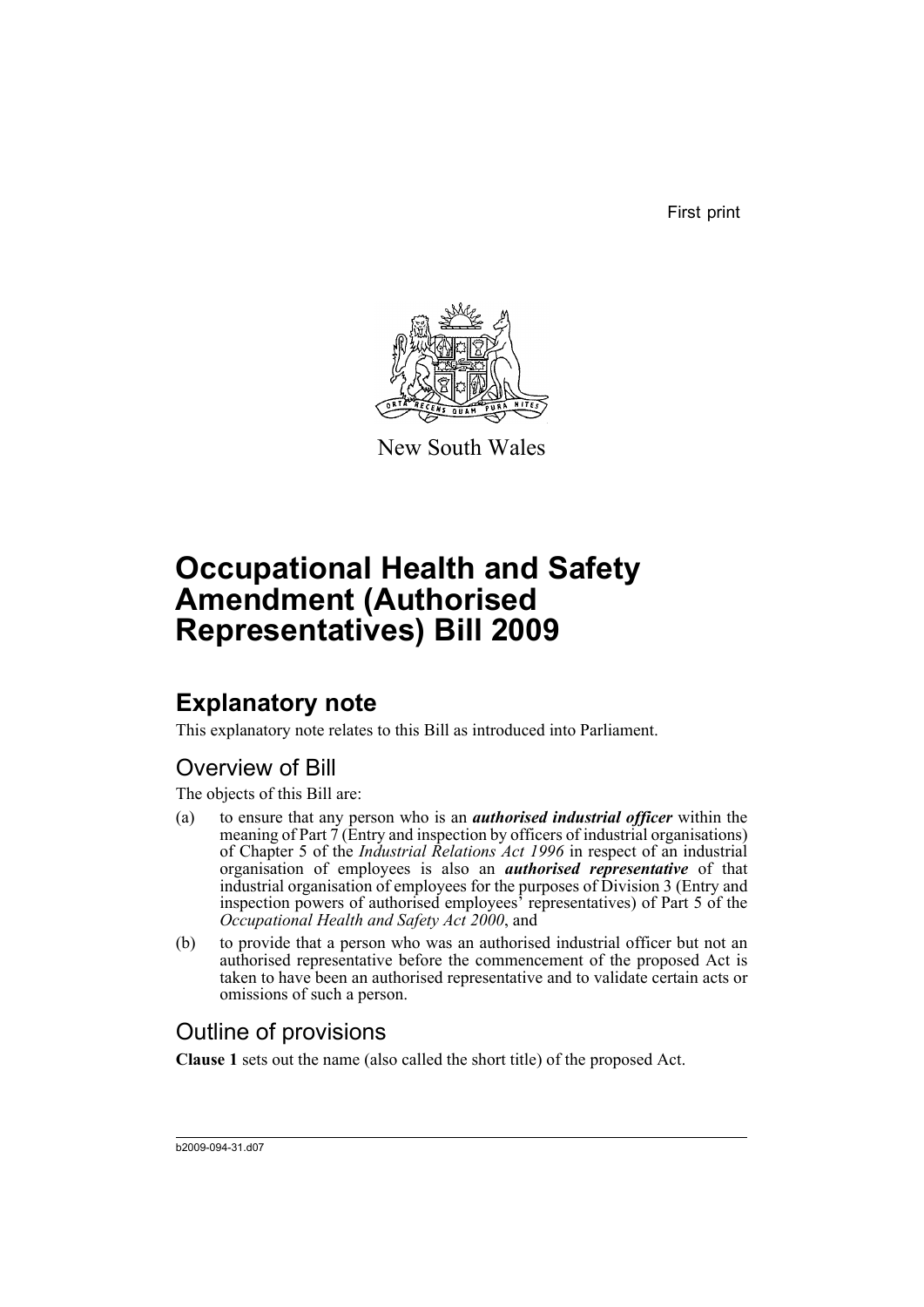Occupational Health and Safety Amendment (Authorised Representatives) Bill 2009

Explanatory note

**Clause 2** provides for the commencement of the proposed Act on the date of assent to the proposed Act.

#### **Schedule 1 Amendment of Occupational Health and Safety Act 2000 No 40**

**Schedule 1 [1]** substitutes the definition of *authorised representative* in section 76 of the *Occupational Health and Safety Act 2000* (the *Principal Act*) to provide that, for the purposes of Division  $3$  (Entry and inspection powers of authorised employees' representatives) of Part 5 of the Principal Act, an authorised representative of an industrial organisation of employees means a person who is an *authorised industrial officer* within the meaning of Part 7 (Entry and inspection by officers of industrial organisations) of Chapter 5 of the *Industrial Relations Act 1996* in respect of that industrial organisation of employees. This means that a person who is an employee of an industrial organisation of employees and who is an authorised industrial officer is now also an authorised representative who is able to carry out entry and inspection functions under the Principal Act.

**Schedule 1 [2]** permits regulations under the Principal Act to contain provisions of a savings or transitional nature consequent on the enactment of the proposed Act.

**Schedule 1 [3]** validates any previous entry and inspection carried out under the Principal Act by a person who, at the time of the entry or inspection, was an employee of an industrial organisation of employees and an authorised industrial officer. This is done by providing that any such person is taken to have been an authorised representative and that any act or omission of such a person is validated if it would have been valid had Schedule 1 [1] commenced before the act or omission. The validation applies for the purposes of the Principal Act or for any other Act or law and will therefore flow through to other Acts that rely on the definition in the Principal Act (for example, section 173 of the *Coal Mine Health and Safety Act 2002*).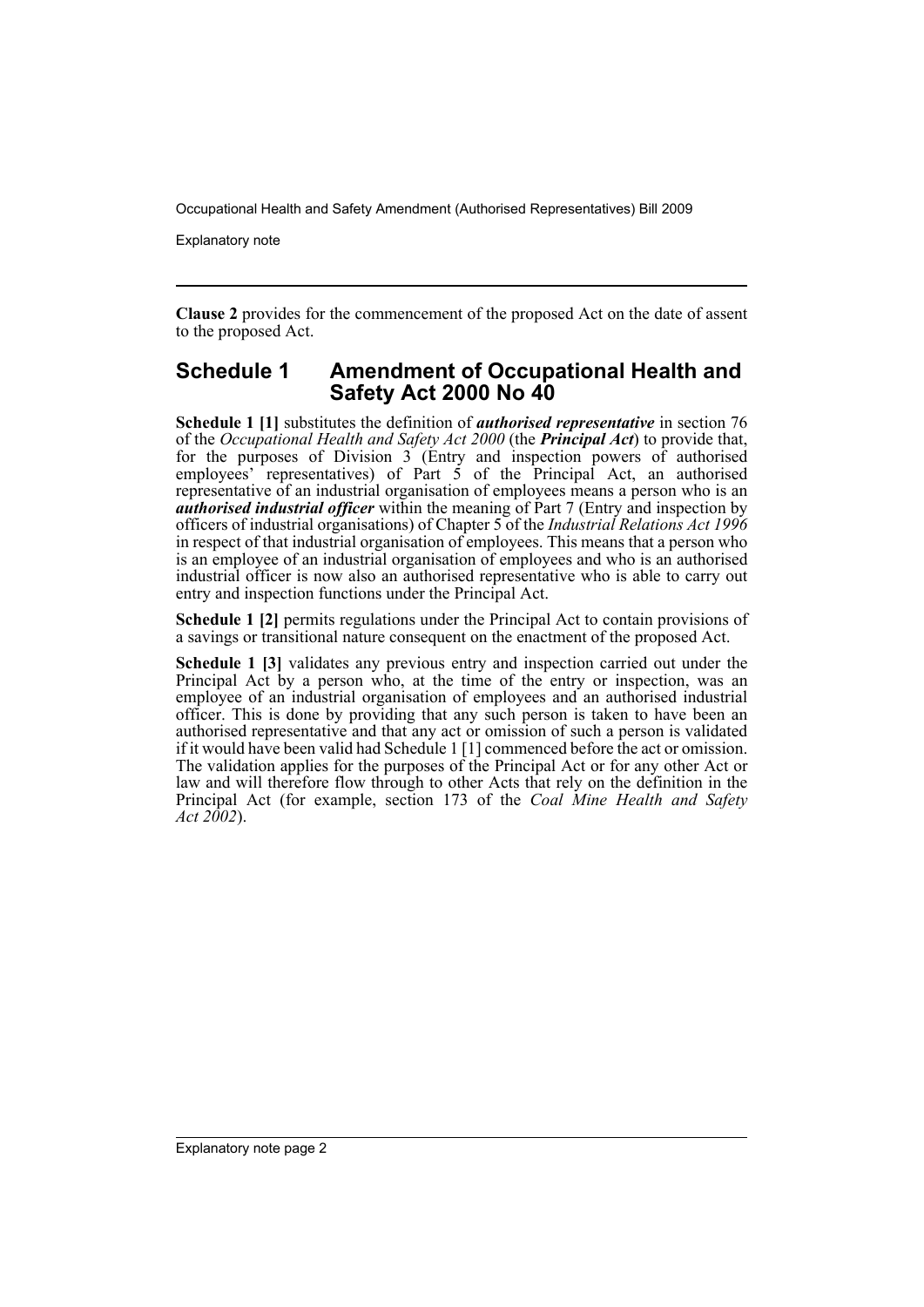First print



New South Wales

# **Occupational Health and Safety Amendment (Authorised Representatives) Bill 2009**

## **Contents**

|            |                                                               | Page |
|------------|---------------------------------------------------------------|------|
|            | Name of Act                                                   |      |
|            | 2 Commencement                                                |      |
| Schedule 1 | Amendment of Occupational Health and Safety Act 2000<br>No 40 |      |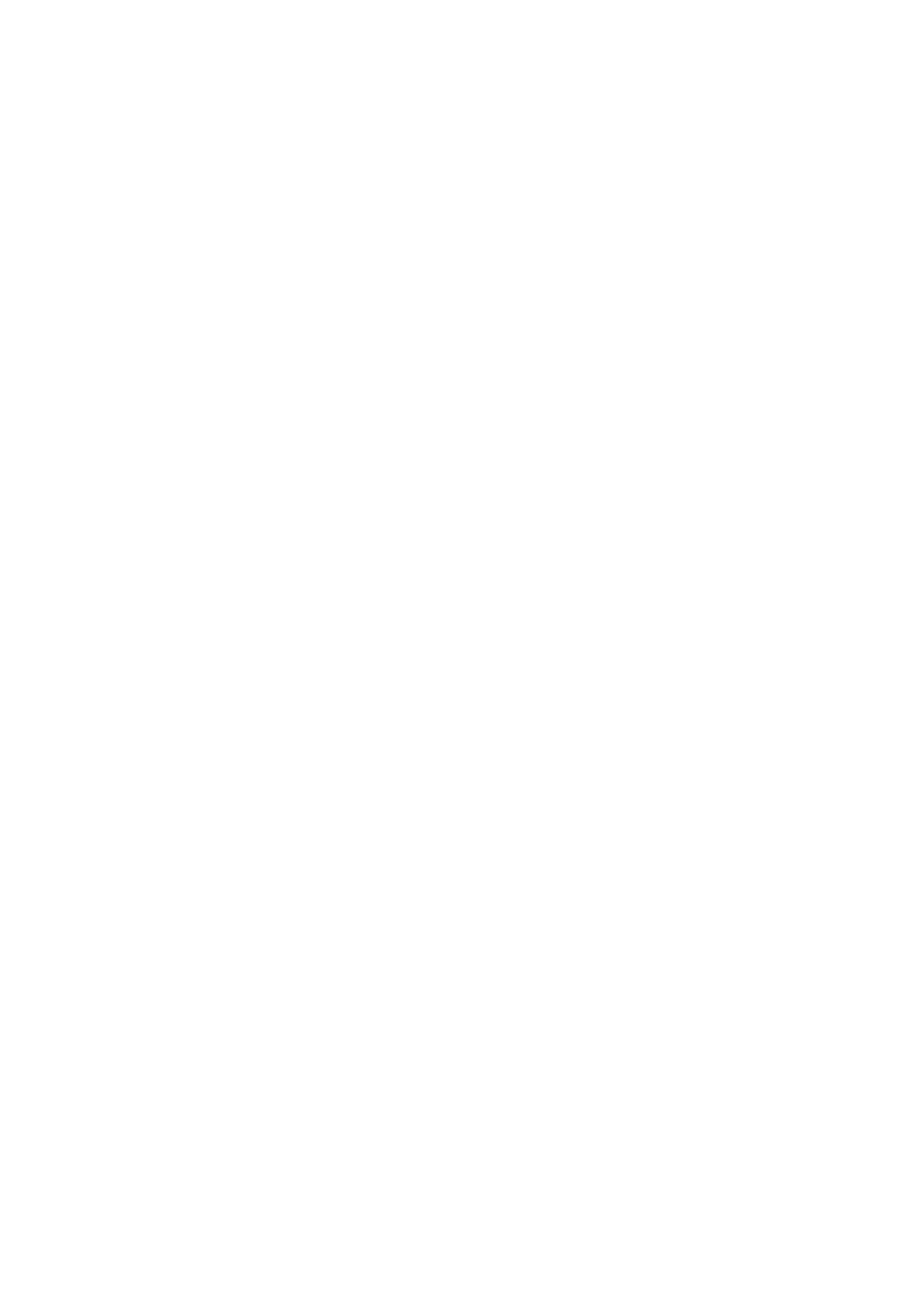

New South Wales

# **Occupational Health and Safety Amendment (Authorised Representatives) Bill 2009**

No , 2009

#### **A Bill for**

An Act to amend the *Occupational Health and Safety Act 2000* in relation to authorised representatives of industrial organisations who may exercise investigation powers under that Act.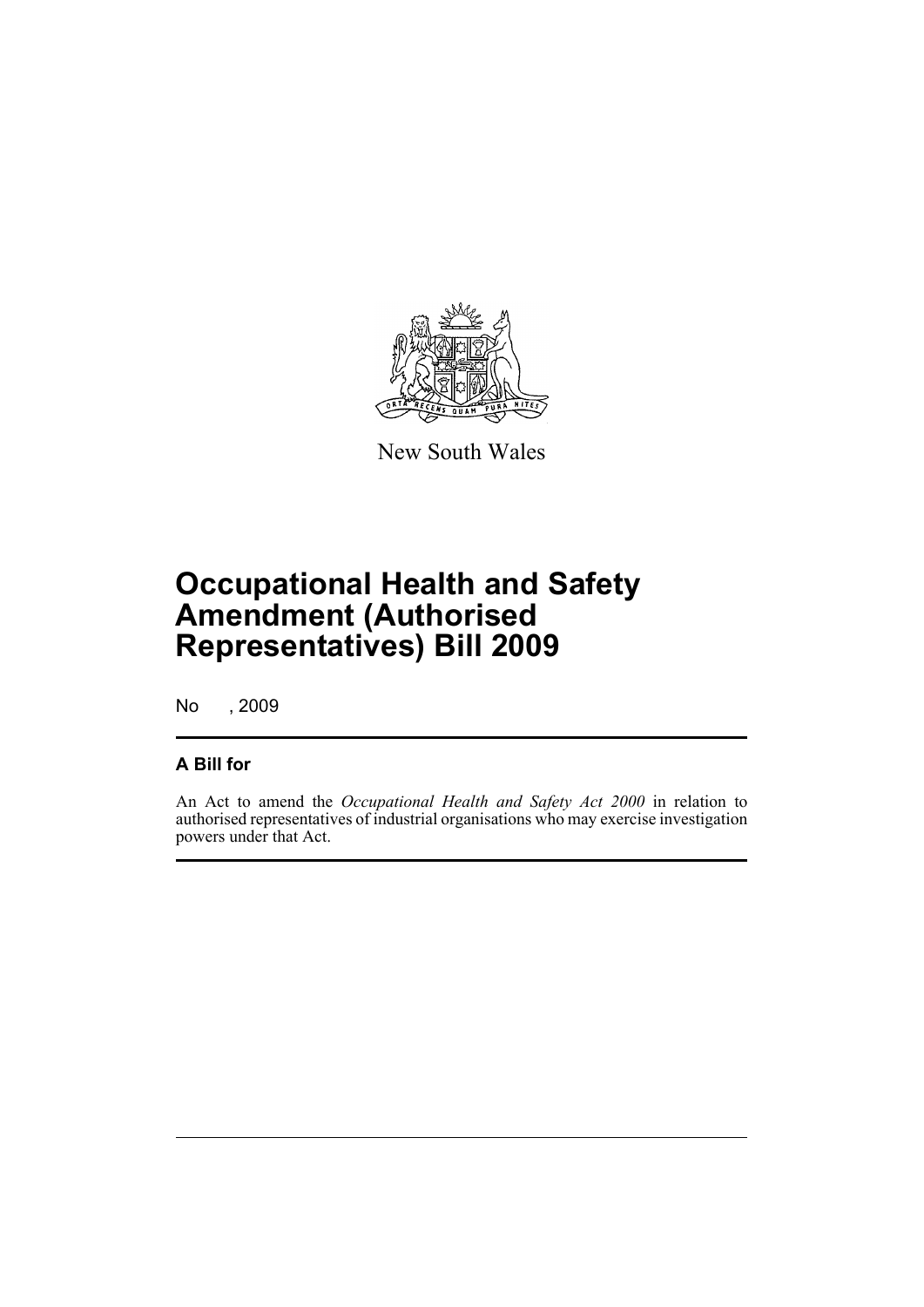#### Occupational Health and Safety Amendment (Authorised Representatives) Clause 1 Bill 2009

<span id="page-5-1"></span><span id="page-5-0"></span>

| The Legislature of New South Wales enacts:                                                          | 1                            |
|-----------------------------------------------------------------------------------------------------|------------------------------|
| Name of Act                                                                                         | $\mathcal{P}$                |
| This Act is the Occupational Health and Safety Amendment (Authorised)<br>Representatives) Act 2009. | 3<br>$\overline{\mathbf{4}}$ |
| Commencement                                                                                        |                              |
| This Act commences on the date of assent to this Act.                                               | 6                            |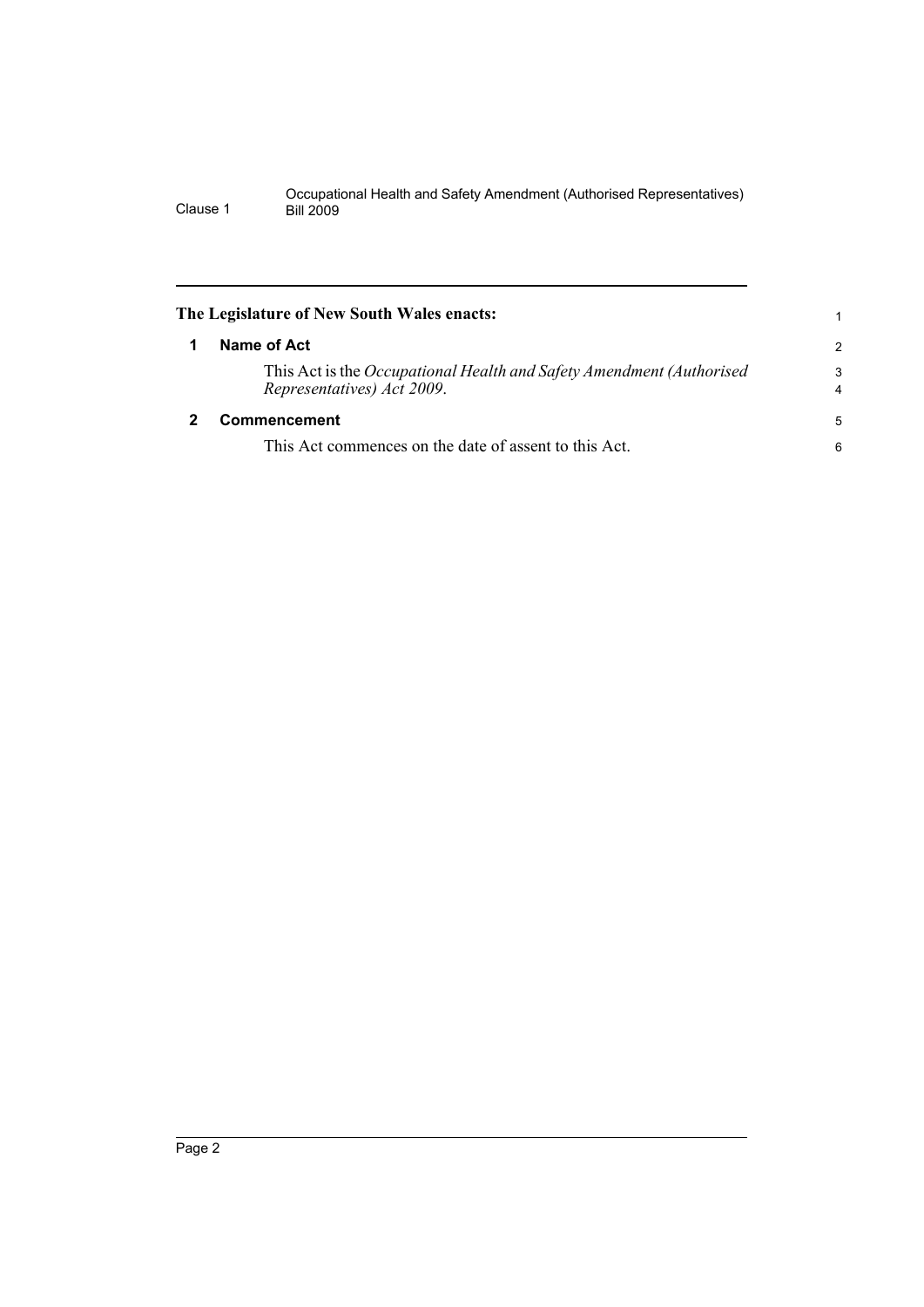Occupational Health and Safety Amendment (Authorised Representatives) Bill 2009

Amendment of Occupational Health and Safety Act 2000 No 40 Schedule 1

<span id="page-6-0"></span>

| <b>Schedule 1</b> |                    |     | <b>Amendment of Occupational Health and</b><br>Safety Act 2000 No 40                                                                                  | $\mathbf{1}$<br>$\overline{2}$ |
|-------------------|--------------------|-----|-------------------------------------------------------------------------------------------------------------------------------------------------------|--------------------------------|
| [1]               |                    |     | <b>Section 76 Definition</b>                                                                                                                          | 3                              |
|                   |                    |     | Omit the definition of <i>authorised representative</i> . Insert instead:                                                                             | 4                              |
|                   |                    |     | <i>authorised representative</i> of an industrial organisation of                                                                                     | 5                              |
|                   |                    |     | employees, means a person who is an authorised industrial                                                                                             | $\,6\,$                        |
|                   |                    |     | officer within the meaning of Part 7 of Chapter 5 of the <i>Industrial</i><br><i>Relations Act 1996</i> in respect of that industrial organisation of | $\overline{7}$<br>$\bf 8$      |
|                   |                    |     | employees.                                                                                                                                            | 9                              |
| $[2]$             |                    |     | Schedule 3 Savings, transitional and other provisions                                                                                                 | 10                             |
|                   |                    |     | Insert at the end of clause $1(1)$ :                                                                                                                  | 11                             |
|                   |                    |     | Occupational Health and Safety Amendment (Authorised                                                                                                  | 12                             |
|                   |                    |     | Representatives) Act 2009                                                                                                                             | 13                             |
| $[3]$             | Schedule 3, Part 6 |     | 14                                                                                                                                                    |                                |
|                   |                    |     | Insert after Part 5:                                                                                                                                  | 15                             |
|                   | Part 6             |     | <b>Provision relating to Occupational Health</b>                                                                                                      | 16                             |
|                   |                    |     | and Safety Amendment (Authorised                                                                                                                      | 17                             |
|                   |                    |     | <b>Representatives) Act 2009</b>                                                                                                                      | 18                             |
|                   | 23                 |     | <b>Authorised representatives</b>                                                                                                                     | 19                             |
|                   |                    | (1) | In this clause:                                                                                                                                       | 20                             |
|                   |                    |     | <b>amending Act</b> means the Occupational Health and Safety                                                                                          | 21                             |
|                   |                    |     | Amendment (Authorised Representatives) Act 2009.                                                                                                      | 22                             |
|                   |                    |     | <i>authorised representative</i> has the same meaning as in Division 3<br>of Part 5 of this Act.                                                      | 23<br>24                       |
|                   |                    | (2) | Before the commencement of Schedule 1 [1] to the amending                                                                                             | 25                             |
|                   |                    |     | Act, a person who for any period was an authorised industrial<br>officer within the meaning of Part 7 of Chapter 5 of the <i>Industrial</i>           | 26                             |
|                   |                    |     | <i>Relations Act 1996</i> is taken, for the purposes of this or any other                                                                             | 27<br>28                       |
|                   |                    |     | Act or law, to have been an authorised representative during that                                                                                     | 29                             |
|                   |                    |     | same period.                                                                                                                                          | 30                             |